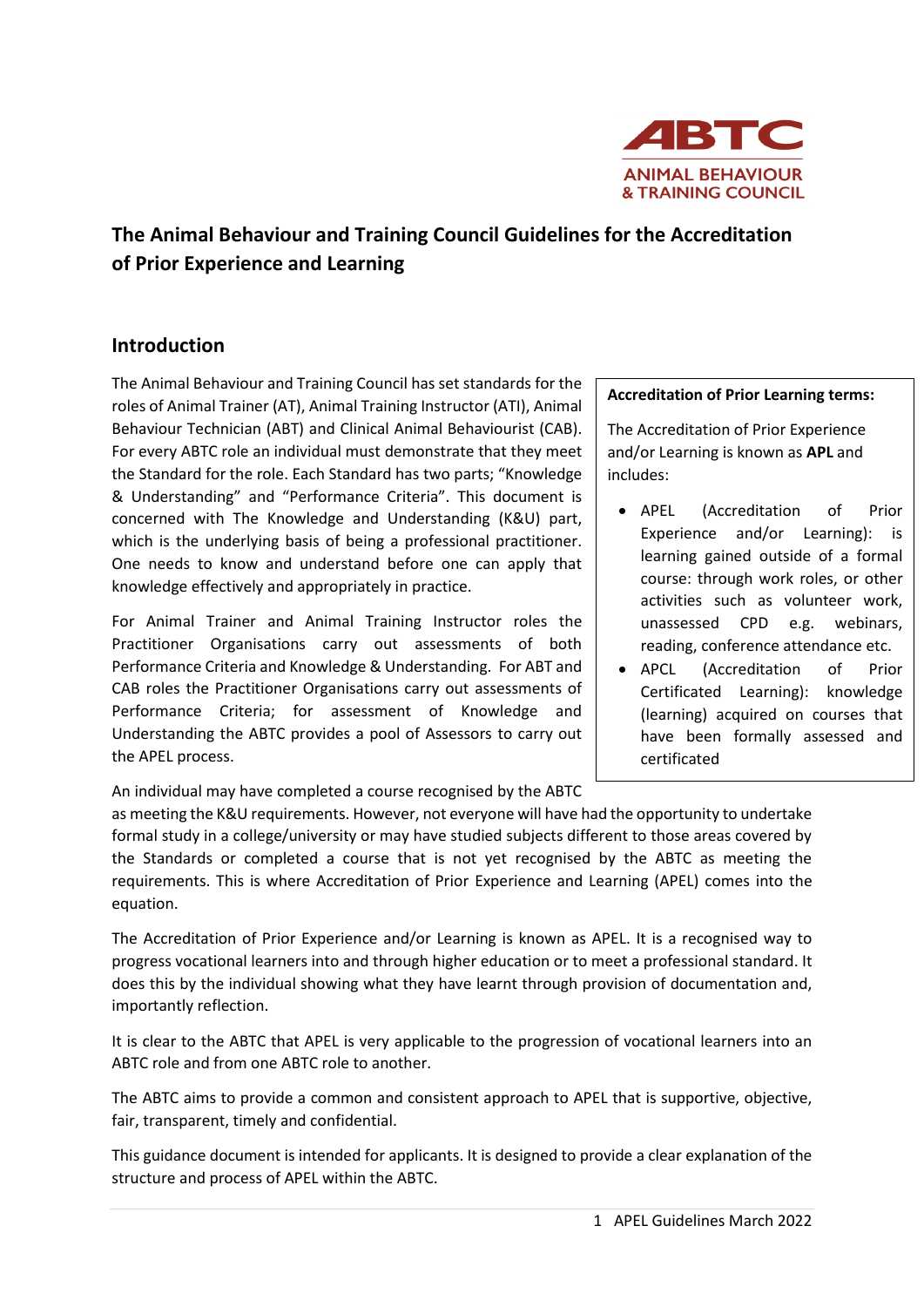# **Quality assurance of APEL process and decisions**

The ABTC is very aware of the need for clarity and transparency in the APEL process. It adheres to the overall ethical stance that assessments should be supportive, objective, fair, transparent, timely and confidential.

The assessments are only undertaken by persons that have appropriate training and expertise to assess K&U and have undertaken ABTC specific training in the application of that expertise to the ABTC requirements.

This includes training and agreement of all assessors to work to an ABTC agreed set of standards, and to maintain clear and sufficient records of their assessments, including using agreed recording processes and documents'.

All assessments of an application are carried out by two assessors who are impartial to the applicant.

Applicants are informed of who these assessors are and given the opportunity to indicate if they are concerned about any potential conflict of interest. Such concerns should be respected and new assessor(s) allocated if that is the applicant's wish. Should there have to be a later change to the assessment panel, e.g. due to assessor illness, then the applicant must be informed of the new proposed assessor and have the same right to request an alternative or delay until their application can be assessed by the originally agreed parties.

Applicants will receive timely written feedback which has been agreed by the assessors. Should there be a discrepancy between the two assessors, a third person who has declared no personal knowledge of the applicant will be allocated to further review the application.

Feedback will be supportive, objective, fair, transparent, and of sufficient detail to enable the applicant to fully understand the decision. This is of particular importance for those who do not succeed in their application.

Where an applicant has not succeeded, they should be provided with clear information of potential next steps regarding

- a. how they may acquire further learning opportunities to facilitate them meeting the K&U requirements for the role
- b. How to re-apply
- c. Appeals procedure

# **How are assessors related to ABTC Organisations and how does the ABTC perform its regulatory role in this respect?**

All assessors regardless of their relationship to any other Organisation will be trained by ABTC prior to carrying out any APEL assessments and all assessments will be impartial.

The ABTC will thus have a pool of suitably trained assessors to draw upon. Please remember this is the assessment of Knowledge and Understanding, not of Performance Criteria. Therefore, an APEL assessor could be recruited from outside the ABTC but from educational practice for example.

The ABTC will regulate the standard of assessment through annual review of randomly selected applications across all roles and assessors. It may also choose to appoint a third assessor to observe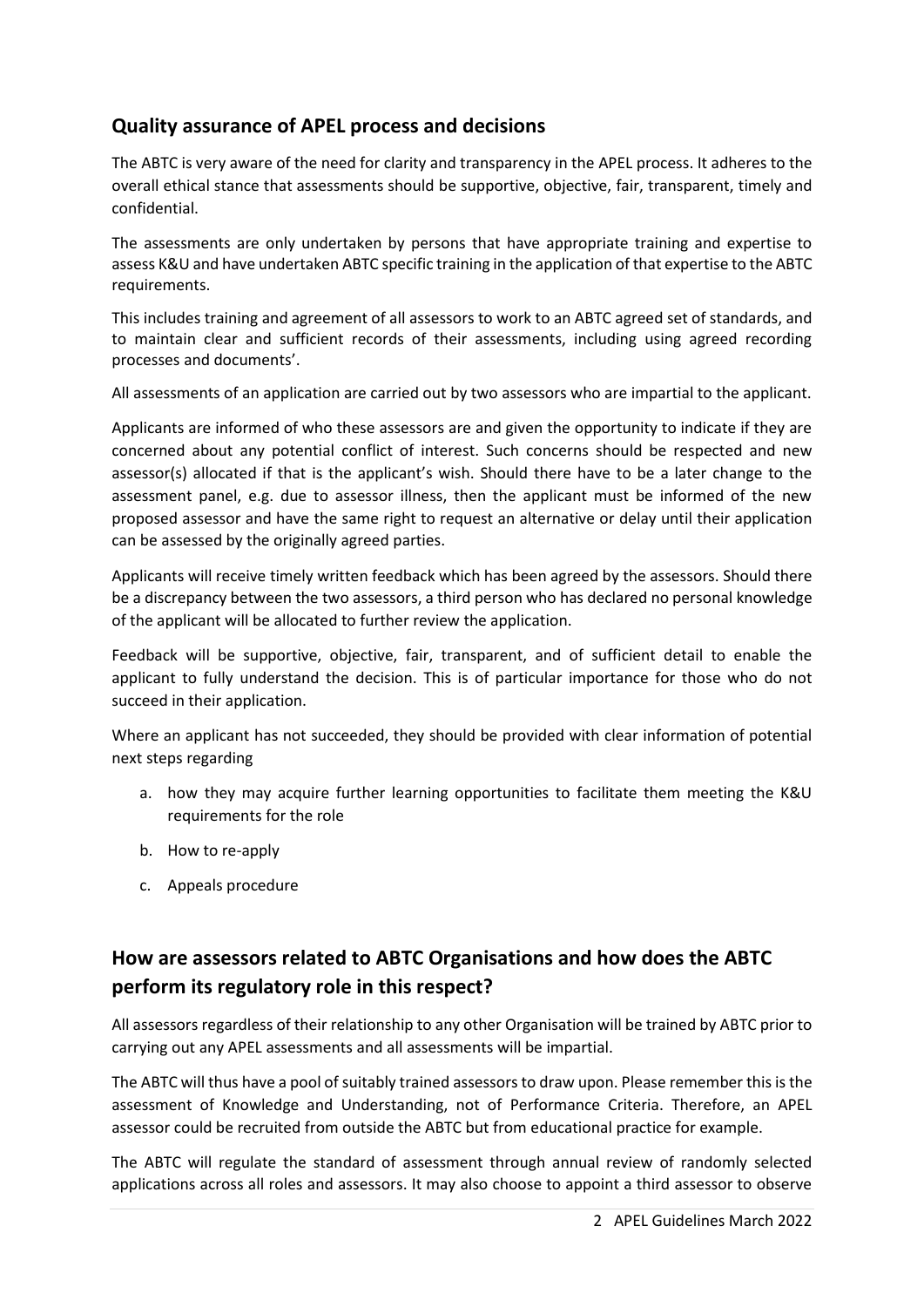and peer review assessment processes as they are conducted. In this way quality assurance of the process is ensured.

### **Appeals procedure**

#### **Grounds for appeal**

Appeals can be made on the following grounds only:

- 1. The assessment process has not been properly followed.
- 2. The assessment outcome is disputed.

An appeal may not be based on a questioning of the academic judgement of any properly appointed individual assessor and appeals on this basis will be ruled invalid.

You will not be disadvantaged by submitting an appeal in good faith. Appeals which are judged to be vexatious, malicious or frivolous will not be considered.

#### **The process**

All information submitted in relation to appeals will be dealt with confidentially and will only be disclosed to those persons involved in making a decision on appeal, or as necessary to progress the appeal.

Appeals should be submitted to the assessing organisation/body in writing within six weeks of receiving notification of the assessment outcome.

The assessing organisation/body must notify both the applicant and the ABTC office that an appeal has been lodged, within three working days of the date of receipt.

The applicant has six weeks from the aforementioned date to produce the evidence underpinning their appeal. This will include:

- 1. Clear written evidence to show where the assessment process was not followed. And/or
- 2. Clear written evidence to show that disputed assessment criteria have been met.

The applicant is asked to ensure all submitted information is clearly labelled, easy to access and navigate.

The appeal documents will be considered by the original assessors and two further ABTC assessors who have declared no conflict of interest. This may mean the assessing organisation/body must liaise with the ABTC to find appropriate appeals assessors.

Applicants will be informed of the identity of the further assessors and will be given the opportunity to indicate if they are concerned about any potential conflict of interest. Such concerns will be respected and new assessor(s) allocated, should the applicant wish.

It may be felt necessary for the parties involved in the appeals process to meet. This would be best achieved by video conferencing. The meeting would be recorded with the undertaking that no recordings may be shared by any party with any party outside of the immediate appeals process. The applicant may have a chosen individual to represent, advocate for, or support them at the meeting.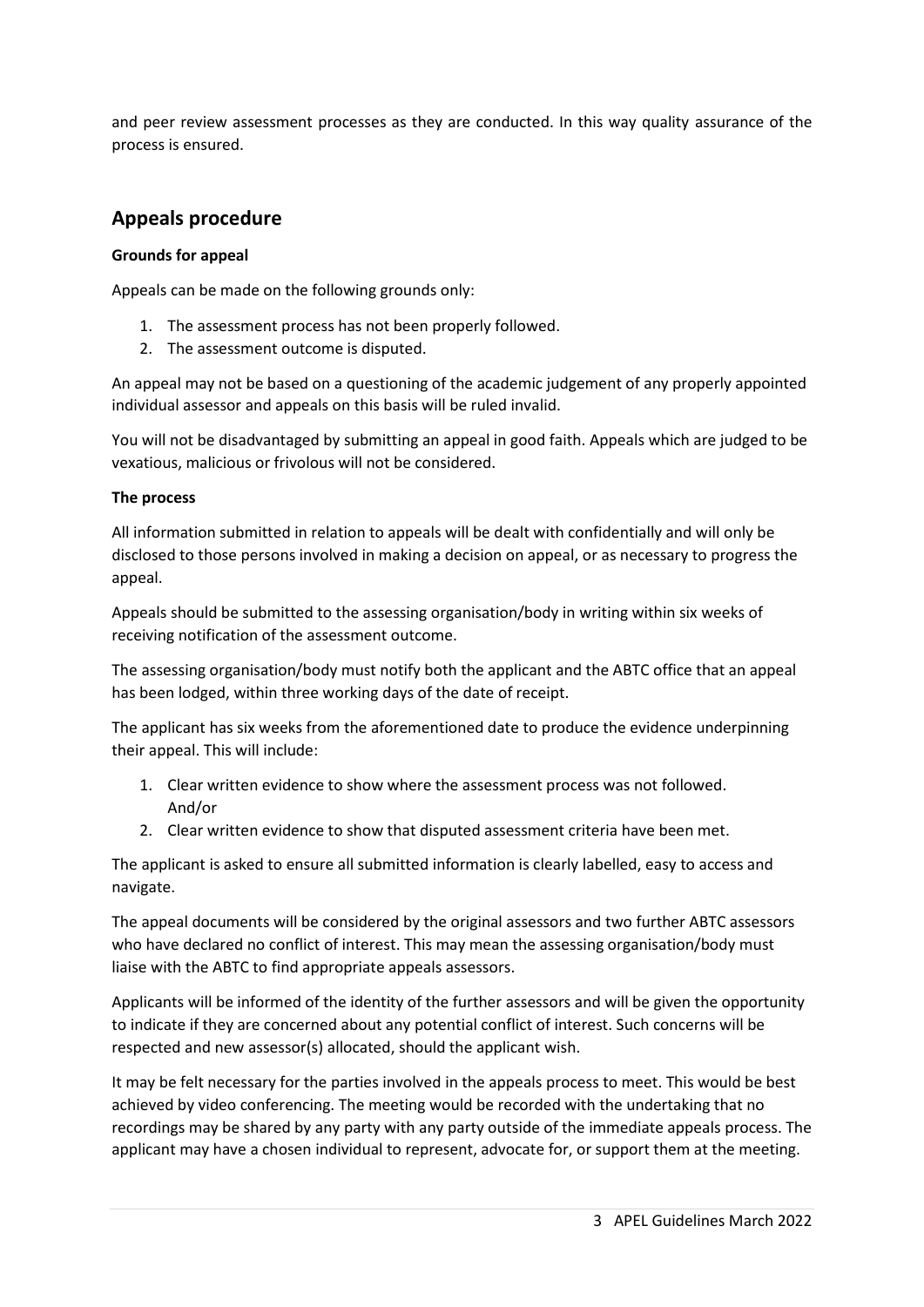The applicant will be sent written notification of the outcome of the appeal within eight weeks of all relevant documentation having been provided to the assessing organisation/body's office.

### **What is assessed and how?**

The assessors are looking to see that you have met the Knowledge & Understanding requirements of the role (see following sections). These are given as learning outcomes and are grouped into 'K & U sections'.

You will need to include a record of your evidence and you will be asked to complete Reflective Account Forms to indicate how the evidence provided links to each knowledge section, enabling the assessors to easily find the relevant documents in your record of evidence. You also need to provide an index.

Once your documentation has been submitted it will be reviewed. You may be asked to attend an (online) interview to further explore aspects of your application.

### **Your Evidence**

Your evidence may come in several forms. There are four types of evidence and you may submit a combination of these. They are:

- A. Module descriptors and related certificates showing you have completed relevant formal assessed learning.
- B. Descriptors and related certificates showing you have attended non-assessed courses or events. For example, these may be workplace-based training, informal courses, webinars.
- C. Self-directed learning, which may include reading you have done, leaflets or articles you have written, volunteer activities, life experiences, self-instruction, family responsibilities and hobbies.
- D. Evidence of experience of the role, either through observation or participation in aspects of the role
	- Where evidence is from the categories A and B please note you will need to provide the name of the course provider, if known, and any grading document, breakdown of results, tutor feedback. This may also require a reflective accounts form.
	- Where evidence is from the categories B, C and D it is important to explain why and how you think this relates to the Knowledge and Understanding required for the role. This may be done through a reflective accounts form. It is worth keeping a reflective log of your learning and experience related to your role anyway, as this is part and parcel of professional practice in relation to meeting Continuing Professional Development (CPD) requirements.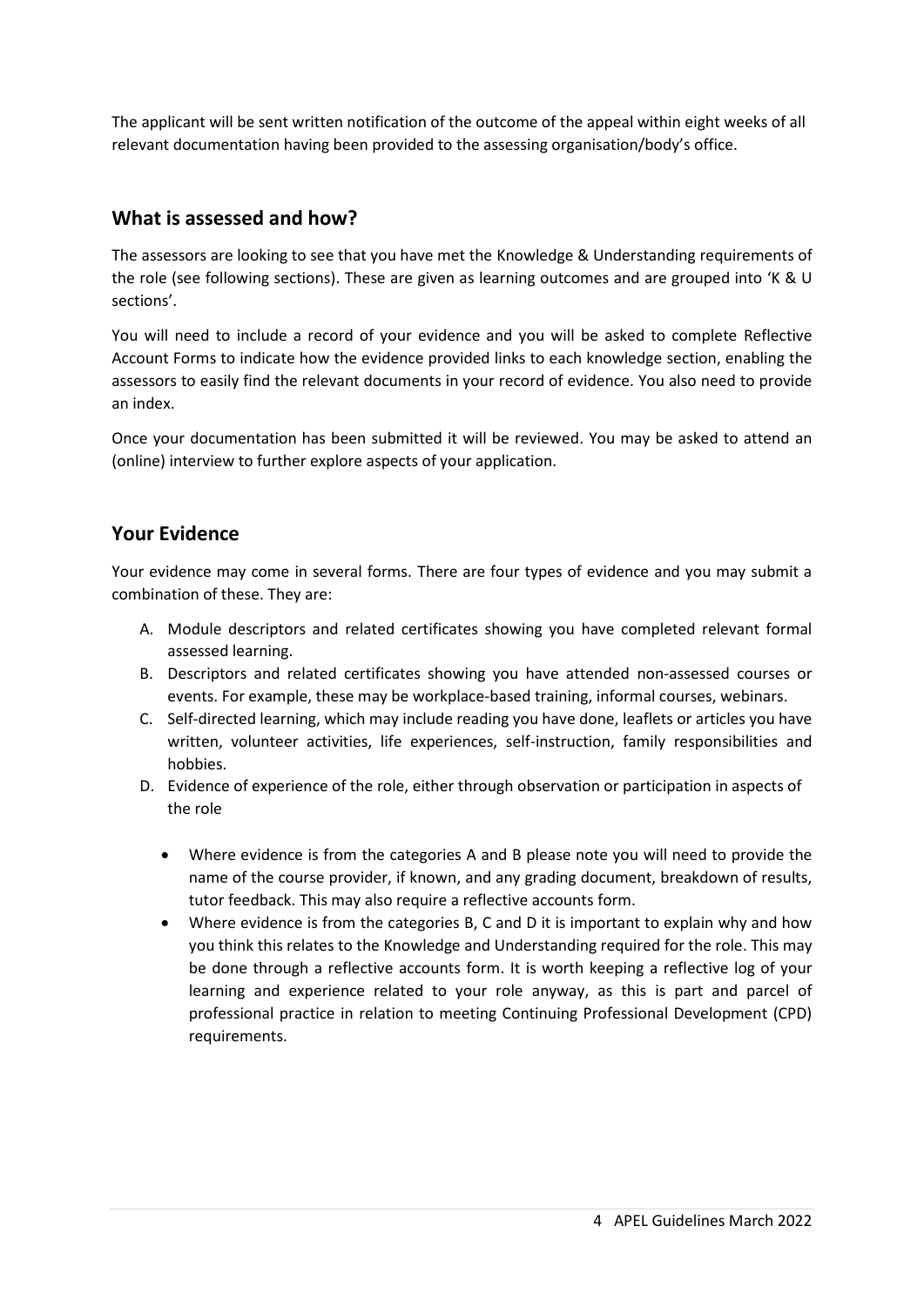# **Presentation of Evidence: Index**

It may be that you submit several documents/certificates/etc as well as Reflective Account Forms. If so, clear labelling and an index are essential parts of your submission. All documents should have a clear identification name. For all electronically submitted documents this should be the File name. It should simply be

Your name and document number e.g.

Jane Doe 1

Jane Doe 2

A document named [Your Name] Index must also be submitted. This will provide a clear index of every document you have submitted. These will relate to the Reflective Account(s) Forms/Mapping document and will ensure that the assessors can easily find the relevant information.

The index should contain:

The Document name (in numerical order)

Type of Evidence Submitted

The type of learning (as above)

One 'Reflective Account form' is required for each K&U section. It may be that a number of documents relate to the same Reflective Account form; or that one document relates to more than one K&U section

| <b>Document</b><br>name | <b>Type of Evidence Submitted</b>                                                                 | Type of<br>learning | Reflective<br>account<br>form number/<br>K&U<br>section number |
|-------------------------|---------------------------------------------------------------------------------------------------|---------------------|----------------------------------------------------------------|
| Jane Doe 1              | Certificate from Rabbits Ahoy                                                                     | А                   |                                                                |
| Jane Doe 2              | Certificate of attendance CPD Conference:<br>Behaviour Counselling from Principles to<br>Practice | B                   |                                                                |
| Jane Doe 3              | Reflection on Book Egan The Skilled Helper                                                        |                     |                                                                |

Example:

Where clarity of labelling and location of evidence is not provided, the applicant may be asked to do this and resubmit the evidence before any review is undertaken by the assessors.

If your submission comprises just Reflective Account Forms, please list these on the index as eg

Joe Bloggs Reflective Account Form 1

Joe Bloggs Reflective Account Form 2

### **ABTC Standards for K&U**

The standard for K&U for each role covers various topics such as ethology, welfare, law and communication. They also refer to the Level at which the topics should be studied. The term "Level"